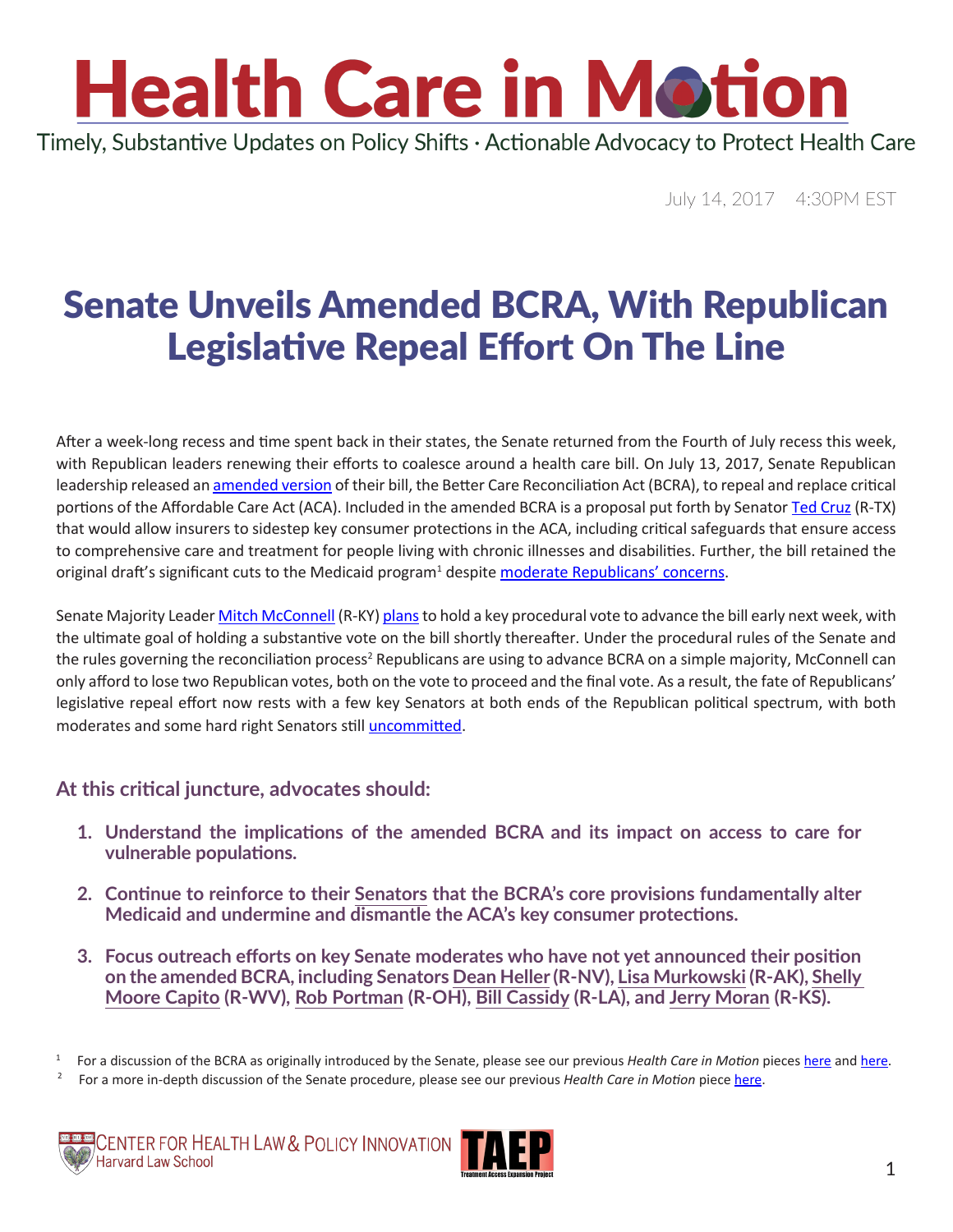# **Health Care in Motion**

#### **The Freedom to Pay More; Amended BCRA Would Destabilize Marketplaces and Force More Costs on Vulnerable Populations**

While the amended BCRA text includes some small changes aimed at winning the votes of holdouts on both ends of the party's ideological spectrum, the most notable amendment is the inclusion of a proposal put forth by Senator Ted Cruz, dubbed the "Consumer Freedom Option." This amendment would allow insurers to sell health plans that do not comply with the ACA's consumer protections, including key safeguards in the ACA that ensure access to comprehensive care and treatment for people living with chronic illnesses and disabilities.

Under the ACA, health plans sold outside of the law's Marketplaces (commonly referred to as "off-exchange plans") must comply with the ACA's private insurance market reforms. The Cruz amendment specifies that so long as an insurer offers at least one [gold, silver](https://www.healthcare.gov/choose-a-plan/plans-categories/), and benchmark-level plan "on-exchange," the insurer will also be permitted to offer off-exchange plans that do not comply with some of the ACA's key regulations. Qualifying insurers would be permitted to sell health insurance plans to consumers that do not comply with the ACA's critical consumer protections. This includes the obligation to cover the Essential Health Benefits (EHB) package, the requirement that plans offer a certain level of generosity in terms of financial coverage (actuarial value), and the requirement that enrollees' annual out-of-pocket spending is limited. Additionally, off-exchange plans would be permitted to charge enrollees more based on their health status, impose preexisting condition exclusions, or choose to deny outright coverage to individuals living with pre-existing conditions.

This proposal will significantly undermine access to care for people living with chronic illnesses and disabilities. Allowing insurers to sell individual health insurance plans that are not regulated by the ACA's market reforms alongside ACAcompliant plans has the potential to destabilize the individual insurance Marketplaces. Off-exchange plans that are no longer required to comply with the ACA's regulations will most likely have lower premium costs, as these plans will cover fewer benefits and services and because insurers will be able to cherry-pick enrollees who will not incur significant claims and thus be more profitable.

However, these plans will be in direct competition for consumers with ACA-compliant plans offered on the Marketplaces. This would result in a substantial adverse selection problem. Healthier enrollees who do not expect to use their insurance heavily will likely be attracted to the lower premiums associated with the less generous off-exchange plans. However, those who rely on regular access to affordable, comprehensive services, such as those living with chronic conditions and disabilities, will remain reliant on plans that cover the benefits and services they need to manage their conditions. Further, these individuals would likely find themselves priced out of the off-exchange plans or denied coverage entirely.

The practical effect of the Cruz provision would be to essentially create two risk pools: one for healthier enrollees and one for those with significant health needs. While premiums would remain low in the former, premiums would likely skyrocket in the latter as insurers would not collect enough premium revenue to cover the cost of care for enrollees who incur substantial health claims due to their pre-existing conditions. The result would be that individuals living with chronic illnesses and disabilities will be forced to either pay more for the treatment and care they need, or forego these services entirely.



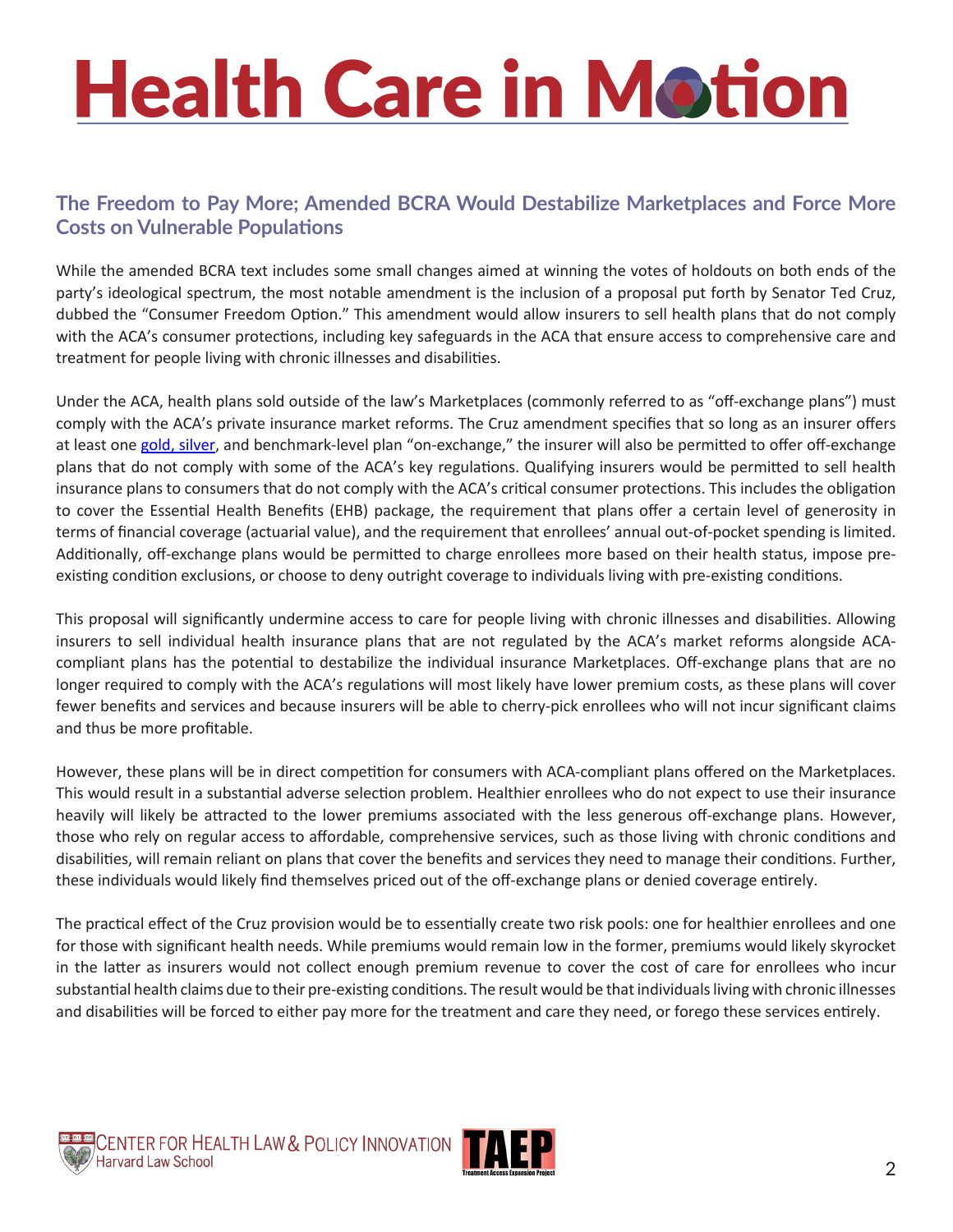# **Health Care in Motion**

#### **Other Changes Do Not Mitigate the BCRA's Harsh Impacts on Low-Income Consumers Living with Chronic Conditions**

While the amended BCRA also includes proposals aimed at garnering votes from both moderate and more conservative Republican Senators, many of the bill's core provisions that will negatively impact access to care, particularly for lowincome vulnerable populations, remain unchanged. Among other small tweaks, the BCRA would allocate an additional \$70 billion in funding for market stabilization efforts and \$45 billion for state programs providing substance use disorder treatment and recovery. While the additional funding earmarked for market stabilization efforts, such as state reinsurance programs, may help to slightly reduce premiums, it is unlikely that it would be sufficient to offset the deep cuts to financial assistance for health care consumers, as the BCRA would eliminate the ACA's cost-sharing reductions and substantially decrease the generosity of the ACA's premium subsidies. Similarly, a small, one-time infusion of funds is no replacement for comprehensive care and treatment, as those struggling with addiction need access to care and other wrap-around services to address other health issues that develop as a result of their substance use disorder.

The amended BCRA would also place greater reliance on health savings accounts (HSAs). HSAs are special savings accounts in which any contributions are tax deductible, and interest accrued on the account is tax free. The purpose of an HSA is to help individuals finance the cost of care associated with [high-deductible health plans](http://www.consumerreports.org/health-insurance/high-deductible-health-plan/). The BCRA as originally introduced would allow individuals to contribute up to the current out-of-pocket maximum limits to their HSAs (\$6,550 for individuals and \$13,100 for families). Currently, individuals may not use funds in their HSA to pay premium costs. The BCRA as amended would, for the first time, allow individuals to use their HSAs to pay for premiums, a proposal often sought by conservatives.

HSAs can be beneficial for middle- and higher-income individuals who have the funds to contribute to their accounts and a high enough tax bill to take advantage of the deductions. Unfortunately, HSAs are not useful for lower-income Americans who would struggle to fund these accounts and would not realize a tax benefit. Expanded HSAs would be an inadequate substitute for the [8.7 million Americans](http://www.kff.org/health-reform/state-indicator/average-monthly-advance-premium-tax-credit-aptc/?currentTimeframe=0&sortModel=%7B%22colId%22:%22Location%22,%22sort%22:%22asc%22%7D) who currently rely on the ACA's premium subsidies to afford their health care coverage. Further, high-deductible health plans are often inappropriate for those living with chronic illnesses and disabilities, as the up-front cost associated with accessing treatment would be a significant financial barrier to care for these individuals.

Senate leadership is also touting small revisions to the bill's Medicaid changes that they say improve the bill. The amended BCRA includes a provision that will limit the severity of Medicaid caps in states that experience public health emergencies. This is a drop in the bucket that does not address the major problem with fundamentally shifting the Medicaid program from an open entitlement to a capped system. As the BCRA ends the enhanced financial support for the Medicaid expansion and severely limits overall federal financial support for Medicaid, states will still find themselves unable to continue their programs in their current form and will be forced to limit enrollment and benefits to respond to this financial shortfall.

### **An Uncertain Path Forward Presents an Opportunity for Advocates**

The amended BCRA received a lukewarm reception in the Senate and from health insurers. Even before the amended text was released, two organizations representing the nation's largest health insurers, the Blue Cross Blue Shield Association and